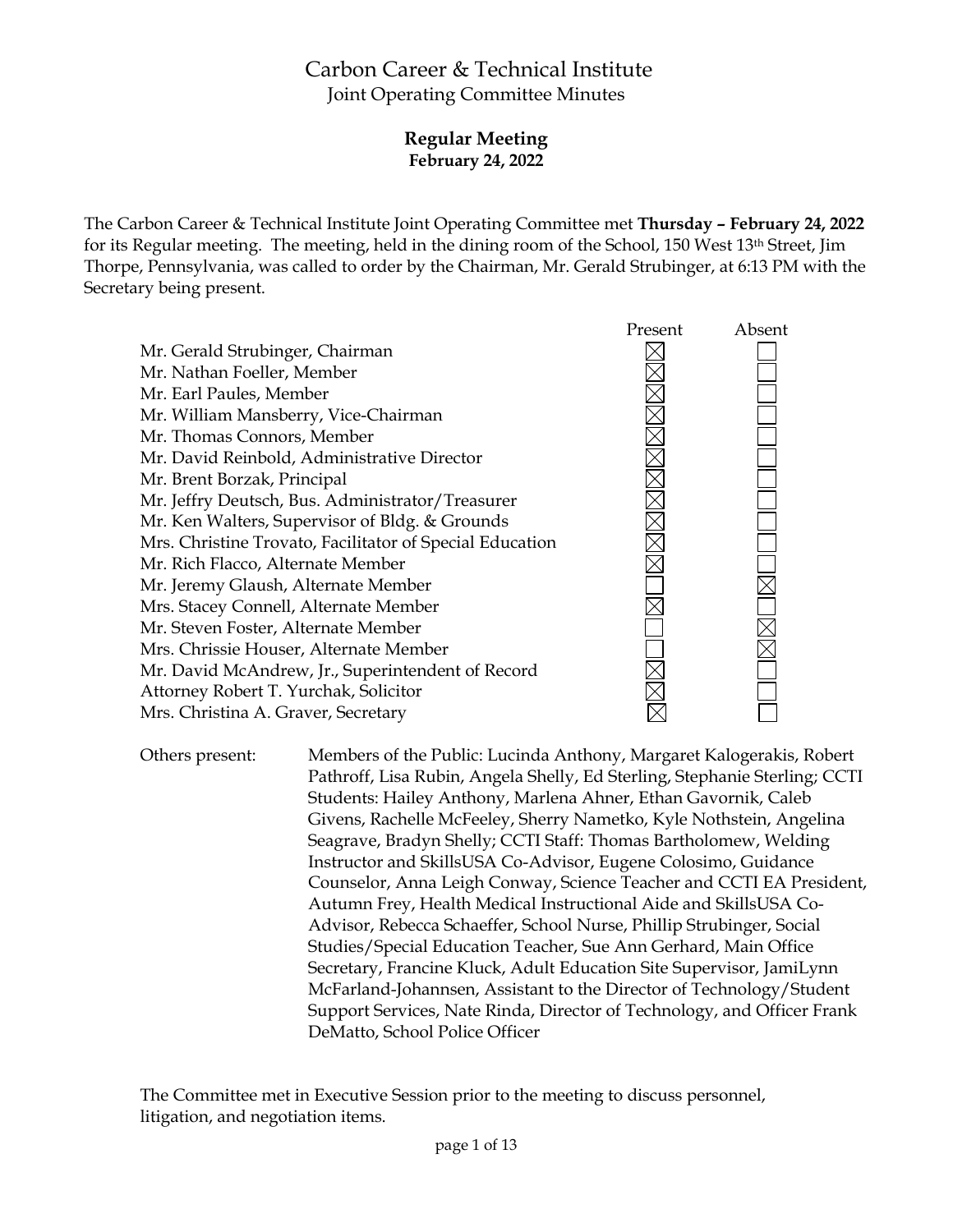#### **Approval of Minutes**

A. MOTION by Mr. Mansberry, SECONDED by Mr. Foeller to approve the Minutes of the January 20, 2022 Reorganization and Regular Meeting.

VOTE: YES - 5 NO - 0 ABSENT - 0 ABSTENTIONS - 0

Motion carried.

#### **Courtesy of the Floor to Visitors**

- Anna Leigh Conway, CCTI Education Association President shared the following items in her report:
	- Thanked Mr. Reinbold for his 30 plus years of service at CCTI as English teacher, Principal, and Director at CCTI. He has mentored several teachers and devoted his life to being a lifelong educator at CCTI. We wish him the best in his retirement and hope he has many relaxing days catching fish and playing music.
	- Thanked Mr. Borzak as he transitions to his tenure as our new director for the latest opportunity of collaboration with CCTI Staff. Academic staff members were able to collaborate with technical instructors. She shared her personal experience: I personally was able to enter into our Precision Machine Technology Instructor, Mr. Kevin Kuehner's classroom, and work with him and his students. As a science teacher, I am always impressed with the students' use of technology, the scientific method, and resilience in learning new tasks. I followed the manufacturing of a part from blueprint to nearly finished product, the students explaining the process along the way. Mr. Kuehner is an impressive instructor who was continuously moving through the classroom to only sit down once during the entire day to work with a student who was working on a training machine. He kept his entire class on task, completing entirely different tasks all at once. This was an excellent opportunity to revitalize teacher collaboration by working to create a shared vision and goals of a comprehensive career and technical school.
	- Seven CCTI DECA students were recognized and awarded at states. Thank you to Ms. Kuehner, Ms. DeVincenzo, and Mr. Bartholomew for helping prepare these students.
	- For CTE month students have participated in a door decorating contest and once a week we are having CTE Olympics where students are competing in different activities that entails a task from each technical area. CTE Month has been exciting and fun filled with students and staff.
- Angelina Seagrave, CCTI (PVSD) Senior Student shared her views of the 2022 prom
- Edward Sterling, Parent shared his view of both the 2022 prom and the 2022 graduation ceremony
- Angela Shelly shared her view of the prom
- Bradyn Shelly, CCTI (PASD) Senior Student shared his view of the 2022 prom
- Hailey Anthony, CCTI (LASD) Senior Student shared her view of the prom
- Marlena Ahner, CCTI (LASD), Senior Student shared her view of the prom
- Sandra Kohutka, CCTI Senior Class Advisor shared information regarding past proms as well as general information regarding the senior class and the prom, in general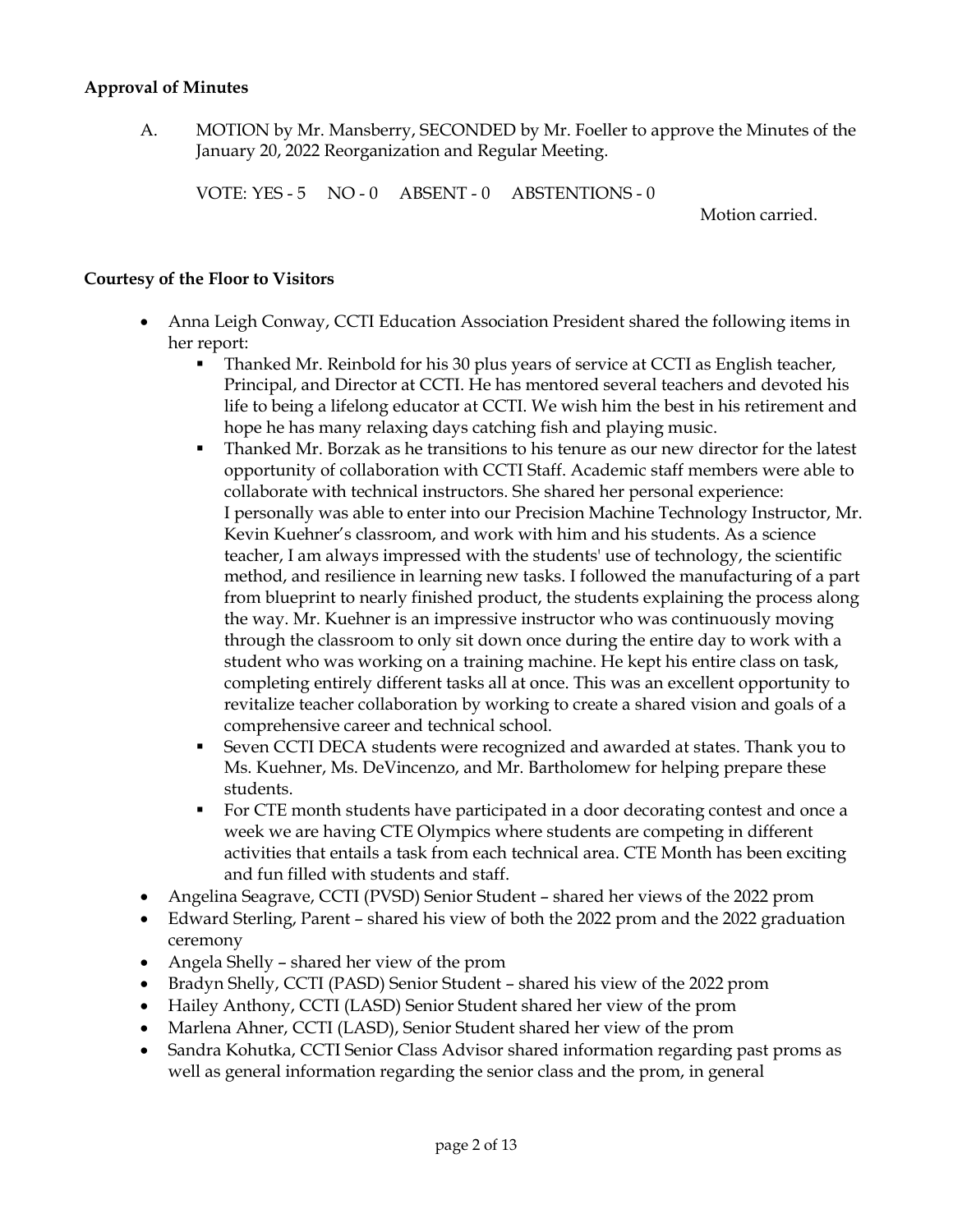#### **Approval of Treasurer's Report (January 2022)**

A. MOTION by Mr. Mansberry, SECONDED by Mr. Connors to approve the Treasurer's Report for January 2022 showing a final balance of \$7,114,810.03 in the General Fund, and \$83,034.25 in the Student Activities Account.



#### **Approval of Payment of Bills**

A. MOTION by Mr. Mansberry, SECONDED by Mr. Foeller to approve Payment of Bills - General Fund and Other Accounts.



#### **Administrative Reports**

#### **Mr. Reinbold, Administrative Director**

- SkillsUSA Mrs. Autumn Frey, Assistant Advisor, Mr. Thomas Bartholomew, Assistant Advisor, and student competitors
	- o Mrs. Frey shared that this was her first year advising for SkillsUSA and also shared some general information about this year's district competitions and competitors. She distributed a handout with the names of each competing student with their competition and finishing place. Twenty-five (25) students will continue on to the state competition in Hershey, PA in April. She then introduced Sherry Nametko, (LASD) Health Medical senior student that competed in Nursing Assistant. Sherry shared that part of her competition was filled with skills such as handwashing, taking vitals, and putting on and taking off PPE. Sherry finished in first place and will be heading to the state completion in April. She shared that last year she finished first in Medical Assisting and made it to the National level of competition where she finished in third place.
	- o Mr. Bartholomew introduced his team of three who competed at the district level in welding fabrication, Rachelle McFeeley (JTASD) welding senior, Caleb Givens (JTASD) welding senior, and Kyle Nothstein (LASD) welding senior.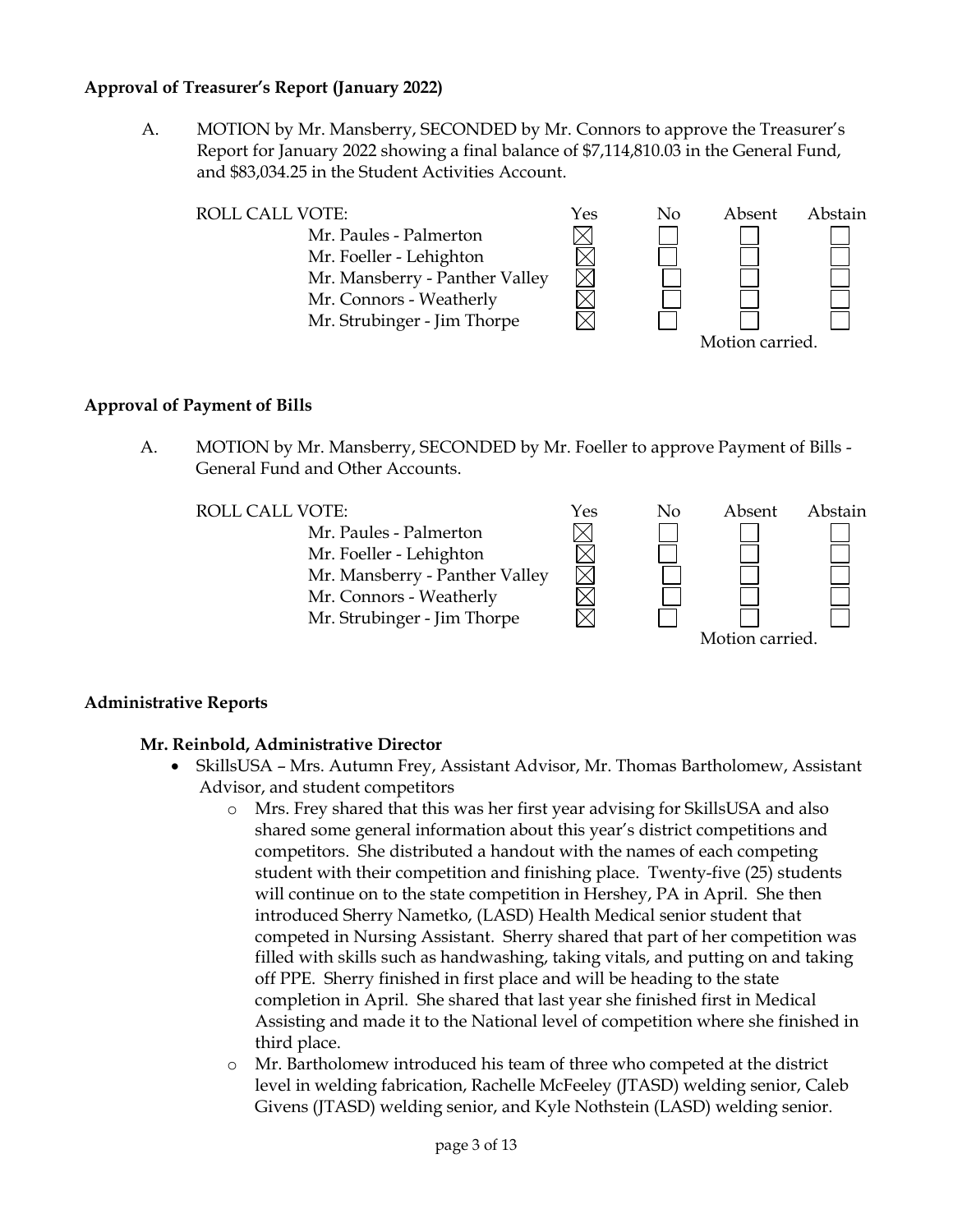The team of three finished in  $1<sup>st</sup>$  place and will be competing at the state level at the Pennsylvania College of Technology in early March. Each of the students spoke of their experience through the competition. Mr. Bartholomew shared that the students not only needed to build the metal stool (which they brought along to share with the JOC members), they also needed to provide a book in which they logged through photos and explanations the steps they took to complete the project. They also went through a presentation and interview portion, as well. The students agreed that one of the most difficult parts of the competition was to learn to work as a team. Rachelle shared how proud she was of them and how well they worked as a team.

 UBC Millwrights, Eastern Millwright Regional Council visit to Welding Technology Mr. Bartholomew, Welding Instructor shared that his welding students had a chance to speak with some industry professionals from the UBC Millwrights on Friday, February 11. Jason Heffelfinger and John Demyanovich, spoke to the students about what a Millwright is and what they do. They talked to the students about their apprenticeship program that they offer as well as the pay scale that comes with the job. They also shared how it works if they get hired as well as the requirements needed to become a Millwright. They also spoke on some cool projects they had an opportunity to work on, personally. The students where engaged and asked a lot of questions and seemed very interested in the program. One student has already filled out their application to start the program. Kyle Nothstein and Caleb Givens spoke about the presentation. Both shared the information they learned and how this allowed them to see the many directions they can take after graduating from high school.

Mr. Reinbold then introduced the following to present:

Principal's Report – Mr. Brent Borzak

The students, staff and administration are working hard and staying focused as we move into 2022. Keystone Exams have concluded. CCTI is partaking in a vast amount of activities we planned for our students and staff for CTE Month. The County Superintendents took part in a luncheon and tour of CCTI. CCTI Guidance and Administration have been contacting the districts for opportunities for our instructors to visit and present to their students and our staff has been going out to the different recruitment opportunities. Administration has been touring various CTCs in PA to view new programs and network with various instructors and administrators. Our Cooperative Education program is accomplishing its goal of placing students in meaningful work experiences. The CCTI Salon, Restaurant and School Store all have been open for business and doing well. Students are preparing for state competitions in HOSA, SkillsUSA and DECA. Parent/Teacher conferences will be taking place on the evening of March 3<sup>rd</sup> and the Spring OAC will be held on March 24<sup>th</sup>. A Flickr presentation was shared with the JOC and guests while Mr. Borzak gave further information on each photo depicting the many different activities that took place during the CTE month activities. Photos in the presentation were provided by Mrs. JamiLynn McFarland-Johannsen, CCTI Yearbook Advisor and Mrs. Maritza Reinbold, Graphic Design Instructor.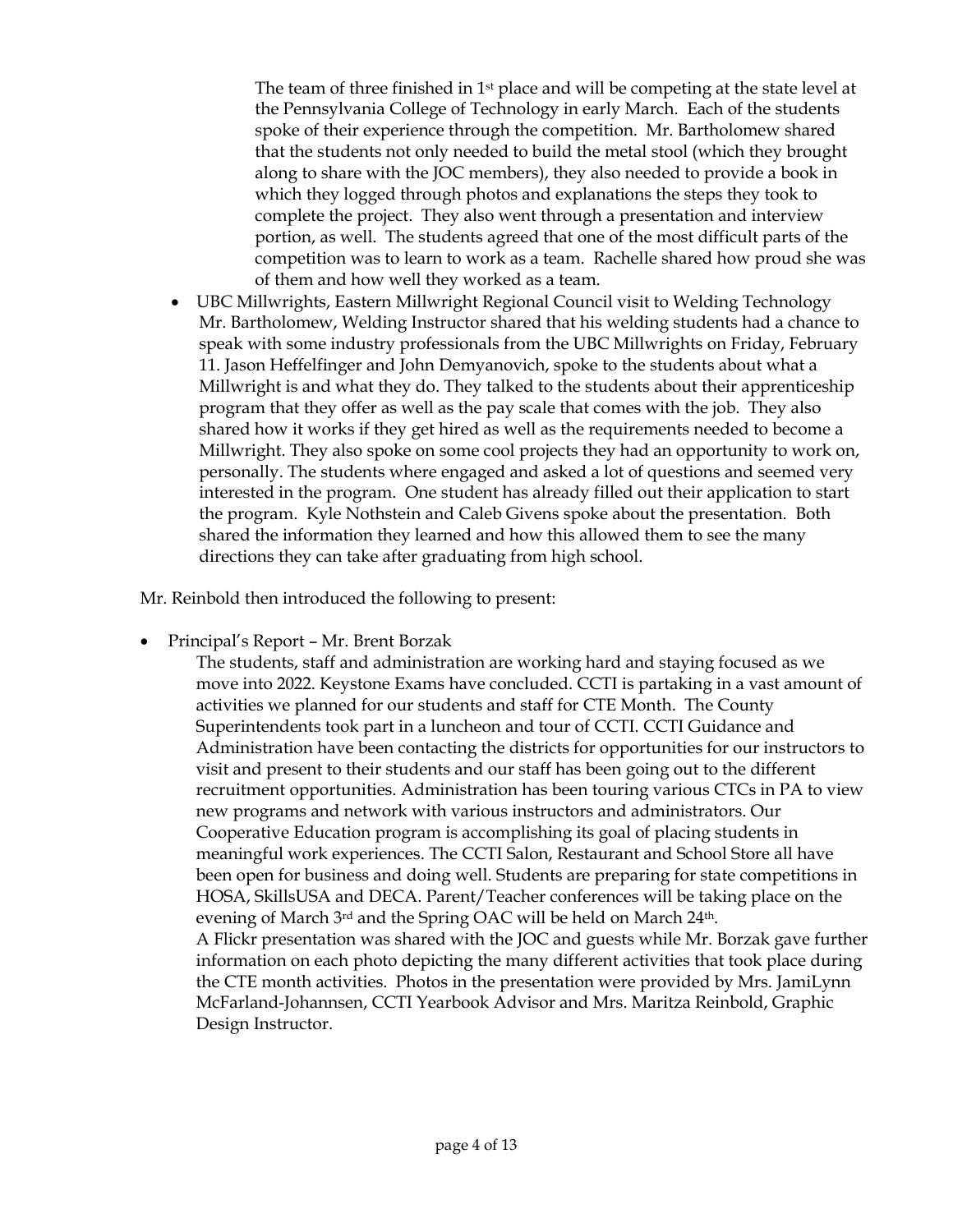- Business Administrator's Report Mr. Jeffry P. Deutsch, Business Administrator o Brief 2022-2023 CCTI Budget Update:
	- 3 of 5 school districts (Palmerton ASD, Lehighton ASD, and Panther Valley SD) have voted and approved the 2022-2023 CCTI budget
	- Mr. Deutsch attended Jim Thorpe ASD's Financial Workshop last evening. The Jim Thorpe ASD Board will vote on the CCTI budget on March 9th.
	- This year was the 9th consecutive year with no overall increase to the districts. Mr. Deutsch mentioned that we are slowly approaching a deficit at which time we will start taking money out of the fund balance.
- Facilitator of Special Education Report Mrs. Christine Trovato, Facilitator of Special Education

Special Population Numbers Update

- o Students with IEPs 78
- o Students with GIEPs (Gifted) 2
- o Section 504 Service Plans/Health Plans 23
- o Homeless Students 1
- o English Language Learners 3

Perkins Stake holders meeting - January 27th at Lehigh Carbon Community College Purpose - to examine local needs in relation to: local, regional, and state workforce/ employment needs.

Takeaways - Topics discussed pertained to the recruitment and retention of students and staff; use of Perkins funds, and eliminating barriers to increase participation. Members shared ideas such as introducing CTE to students as early as  $5<sup>th</sup>$  grade, continue and increase co-op participation, eliminate barriers for co-op participation, offer post-secondary pathways, and ensure supports are in place for students.

PACTA Pathways to Career Readiness Conference - February 10<sup>th</sup> at Hershey Convention Center

Purpose - to increase awareness of the skills and challenges students entering the workforce face and how schools and workforce agencies can work to develop new pathways to help students be career ready.

Takeaways - Presenters in "Making Non-Traditional the Norm" shared best practices for creating a climate of inclusion for all students and encourage professional development beyond the school walls. Removing barriers to make job shadowing and school to work opportunities accessible to students is essential; offering students the opportunity to earn college credits; creative scheduling of academics, offering online learning, providing support systems to those working, and offering an Alumni Day so previous students can come back to school to aid in recruiting students

Social media and professional networking websites are beneficial in the promotion of non-traditional programs. (examples: Instagram and LinkedIn)

Looking Forward -

 $\circ$  Applications for the 2022-2023 school year are due March 1<sup>st</sup>. Applicants with IEPs and/or 504 Service Plans will participate in scheduled Transition meetings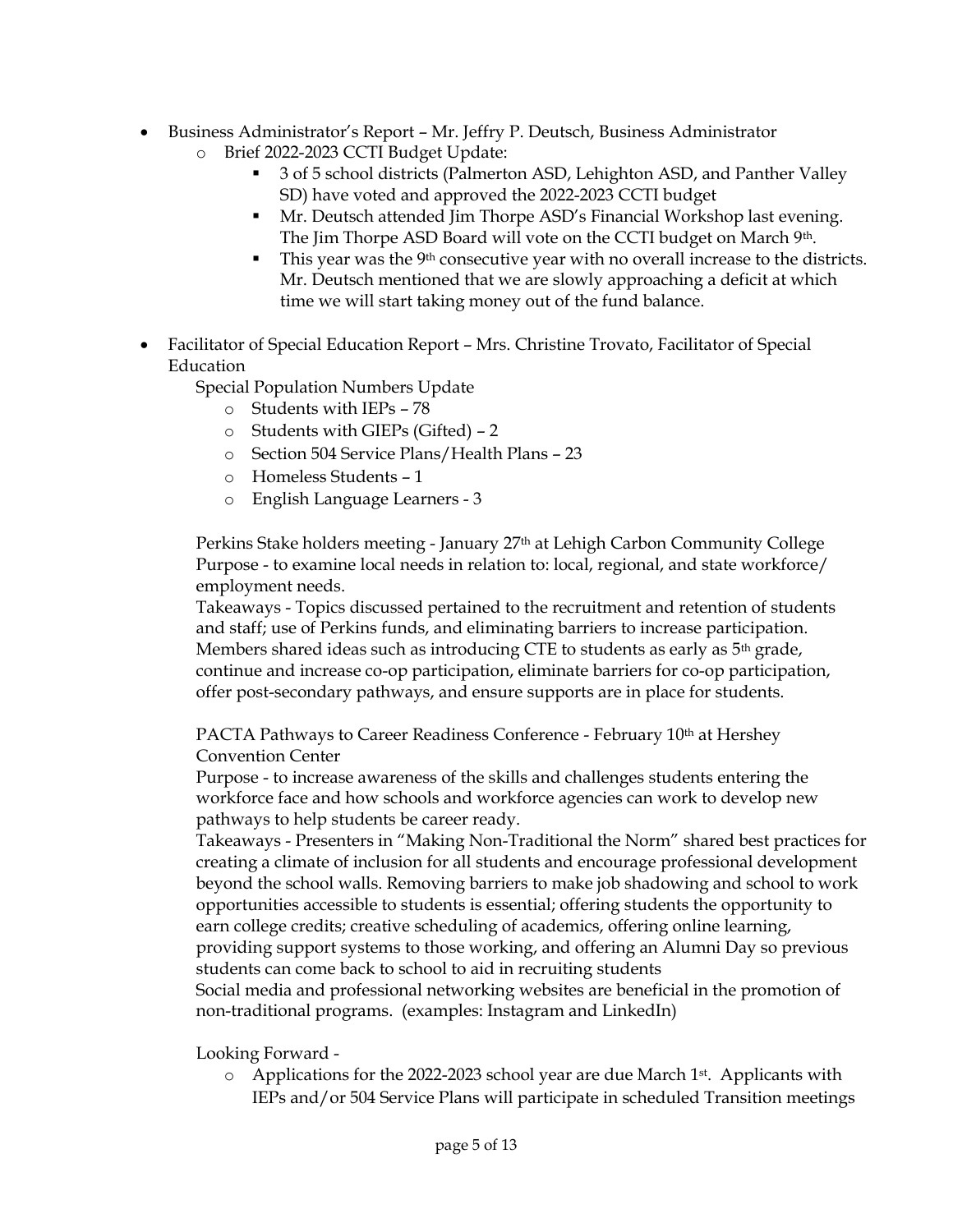to review documents, discuss specially designed instruction needs, and make revisions as needed to reflect the new school setting and programming.

- o Open House for CTE Month Feb. 23
- o Parent/Teacher Conferences- March 3rd from 4-7 pm

## Adult Education Report – Ms. Francine Kluck

| <b>Course Offerings Winter/Spring 2021-2022</b> |                                            |
|-------------------------------------------------|--------------------------------------------|
| Air Conditioning Fundamentals                   | ServSafe® Exam                             |
| Heartsaver® First Aid and                       | Forklift                                   |
| CPR/ AED                                        | PA State Inspection Mechanic Certification |
| Nurse Aide                                      | Auto Collision                             |
| Pharmacy Technician                             | New! Introduction to Plumbing              |
| <b>Welding Technology</b>                       | <b>GED Preparation Courses</b>             |
| Introduction to Precision Machining             |                                            |

Program descriptions, orientations, and start dates are available at [www.carboncti.org/adult](http://www.carboncti.org/adult-education)[education;](http://www.carboncti.org/adult-education) Winter/Spring 2022 schedule available. Follow our happenings on Facebook @cctiadulted or Carbon Career and Technical Institute – Adult Education.

#### **Outreach and Program Development Report**

- January 31 Completed Penn State Nurse Aide Coordinator training
- February 2, 9, 16, 23 GED Orientation
- February 8 GED CCTI Staff Program Improvement Team meeting with Lehigh Carbon Community College
- February 8 PennDOT Inspection training started
- February 10 Nurse Aide Orientation
- February 11- Rural Workforce Subcommittee of the St. Luke's Community Health Initiatives
- February 15 CareerLink Pocono Operator Consortium Meeting
- February 16 Pearson Vue Testing Center
- February 22- Welding, Introduction to Plumbing, and AC Fundamentals offered
- February 23- Adult Ed outreach at CCTI Open House

#### **Enrollment:**

Applications currently being accepted for the following February/March courses:

AC Fundamentals starting February 22 Introduction to Plumbing starting February 22 Welding Technology starting February 22 Nurse Aide starting March Pharmacy Technician March 1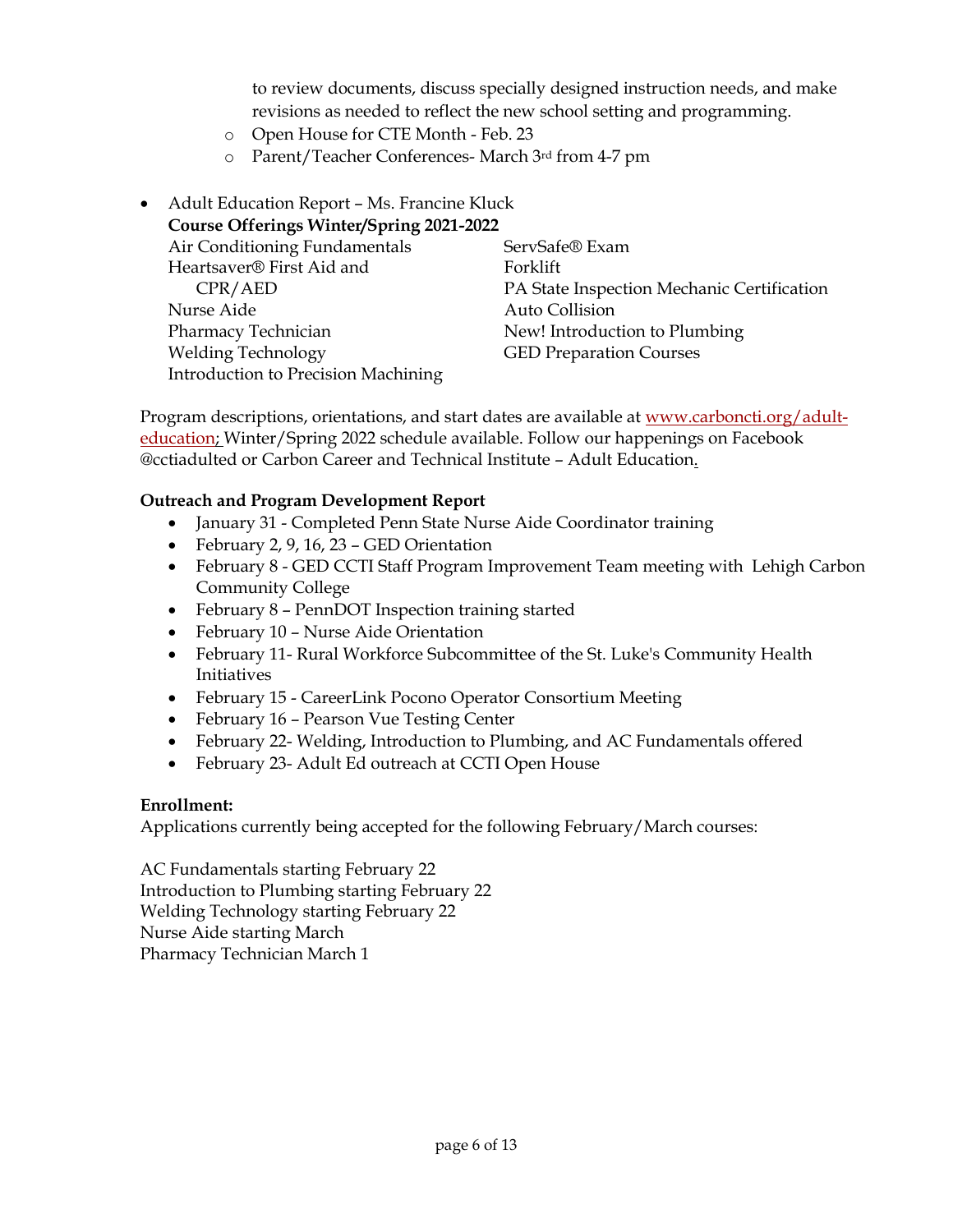- Building and Grounds Report Mr. Ken Walters, Supervisor of Buildings and Grounds
	- o I have on the agenda a full-time maintenance staff hire for replacement of recent retiree for your approval
	- o I've updated for 2022 -2023 school year SDS inventory and they are now in place in all our technical areas
	- o Working with Tremco/WTI to complete testing (infrared scans) to obtain proposal to complete upgrades to extend our roof warranty for an additional 10 year
	- o Working to provide with Mr. Borzak information to update the CTC comprehensive plan
	- o Completing a building equipment inventory to support Perkins audit and CATS system. This is in preparation for new program implementation should it be required/approved in future years
	- o Working with the SHINE Program to support a non-traditional and summer camp in June and July
	- o House project is moving along. Base of half of the house is built, so far.
- Technology Report Mr. Nate Rinda, Director of Technology
	- o Chromebooks All new Chromebooks are set up and distributed to those in need.
	- o Graphic Design Lab all updated to latest Mac OS possible.
	- o Perkins Grant Completed 3 year and 5 year full inventory of equipment.
	- o WIDA testing Completed with 3 students.
	- o CDT testing More rounds of testing going on.
	- o PowerSchool Started implementation of Special Education add-ons. Project schedule set and basic overview.
	- o SHINE Assist with technology items needed for scanning in Carpentry.
	- o Promethean 3 new 75" touch panels have arrived. Just awaiting installation.
	- o Graphic Design Large format printer service. Maintenance kit replaced and manual cleaning performed.
	- o Open House Technical support provided.
	- o Continued support/training to staff and students with Google Suite and all technology needs.
	- Superintendent of Record Report Mr. David McAndrew, Jr., Panther Valley School District Superintendent

Mr. McAndrew shared that the Carbon County Superintendents were invited to the CCTI Harvest Café for lunch followed by a tour of the school to include the technical areas. He said that it was a great event enabling them to see the school, the students, and the staff and said that they could see that there are a lot of great things happening here.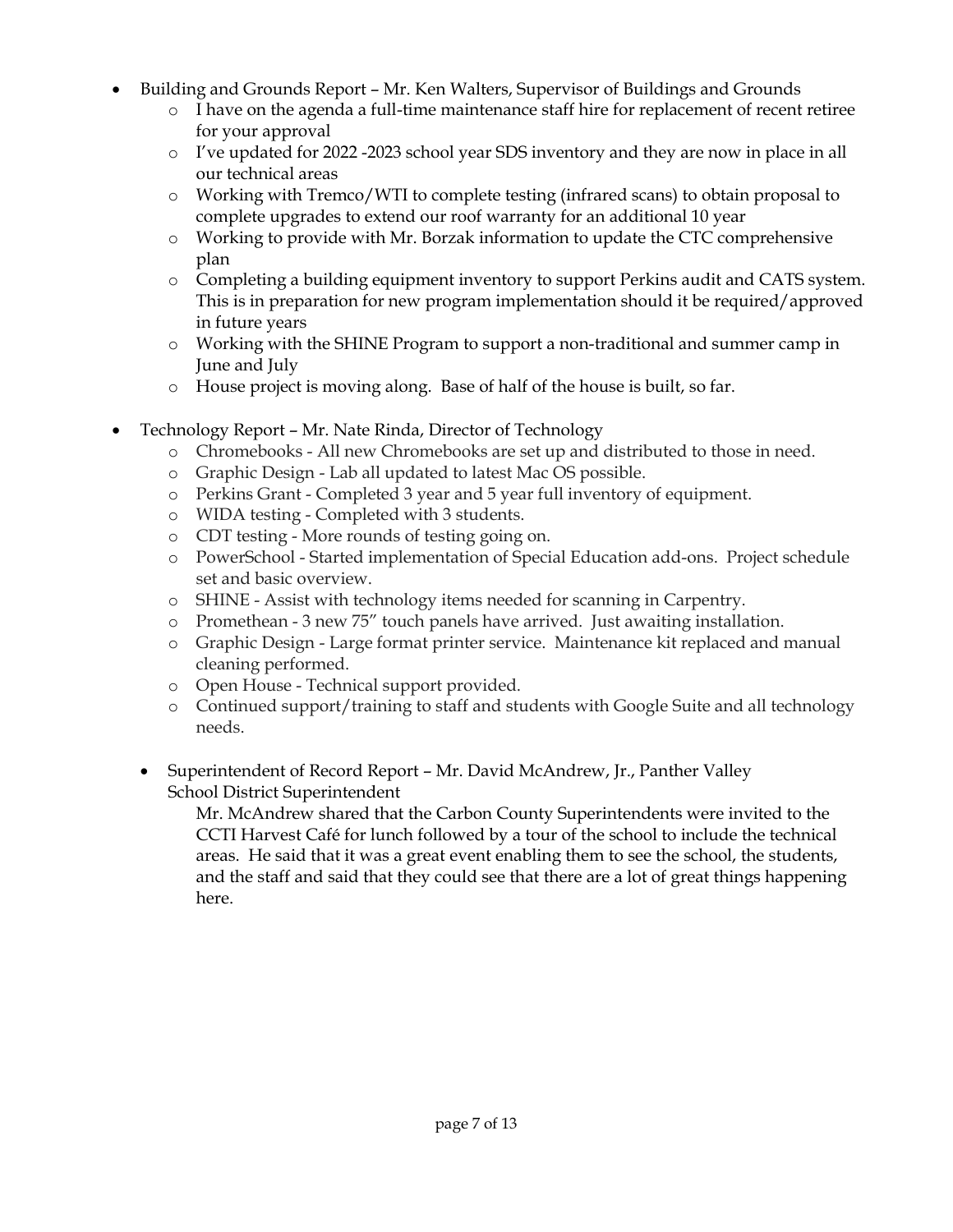#### **Items of Business**

## *Personnel*

MOTION by Mr. Mansberry, SECONDED by Mr. Connors that the following motions be approved:

## **Right to Know Officer Appointed**

A. to appoint Brent Borzak Right to Know Officer, effective April 1, 2022.

#### **Custodian/Maintenance/Groundskeeper/Cleaner Personnel Appointed**

B. to appoint Terry Blose, Custodian/Maintenance/Groundskeeper/Cleaner effective March 14, 2022 at a Step 1 pro-rated salary per the current CCTI ESPA Employment Agreement.

## **Secondary Principal Appointed**

- C. to appoint Michelle Allen, Secondary Principal effective on or about March 14, 2022, per the Act 93 Agreement.
	- Note: Mrs. Allen has 23+ years teaching experience (5 years Carbon Career Technical Institute, formerly CCAVTS and 18 years – Career Institute of Technology). She has a Master's degree with a Director's certification as well as her Cooperative Education Certification. She has served as National Technical Honor Society Advisor, SkillsUSA Advisor/Professional Development Program Instructor, and Lead Teacher/Mentor.

#### **Substitute Approved**

- D. that the below listed individual be approved to substitute for the 2021-2022 school year at the established rates, as follows:
	- Lynzi Binder Teacher, Instructional Aide, Van/Bus Driver

#### ROLL CALL VOTE:<br>
Mr. Paules - Palmerton<br>
Mr. Foeller - Lehighton<br>
Mr. Mansberry - Panther Valley Mr. Paules - Palmerton Mr. Foeller - Lehighton Mr. Mansberry - Panther Valley Mr. Connors - Weatherly Mr. Strubinger - Jim Thorpe Motions carried.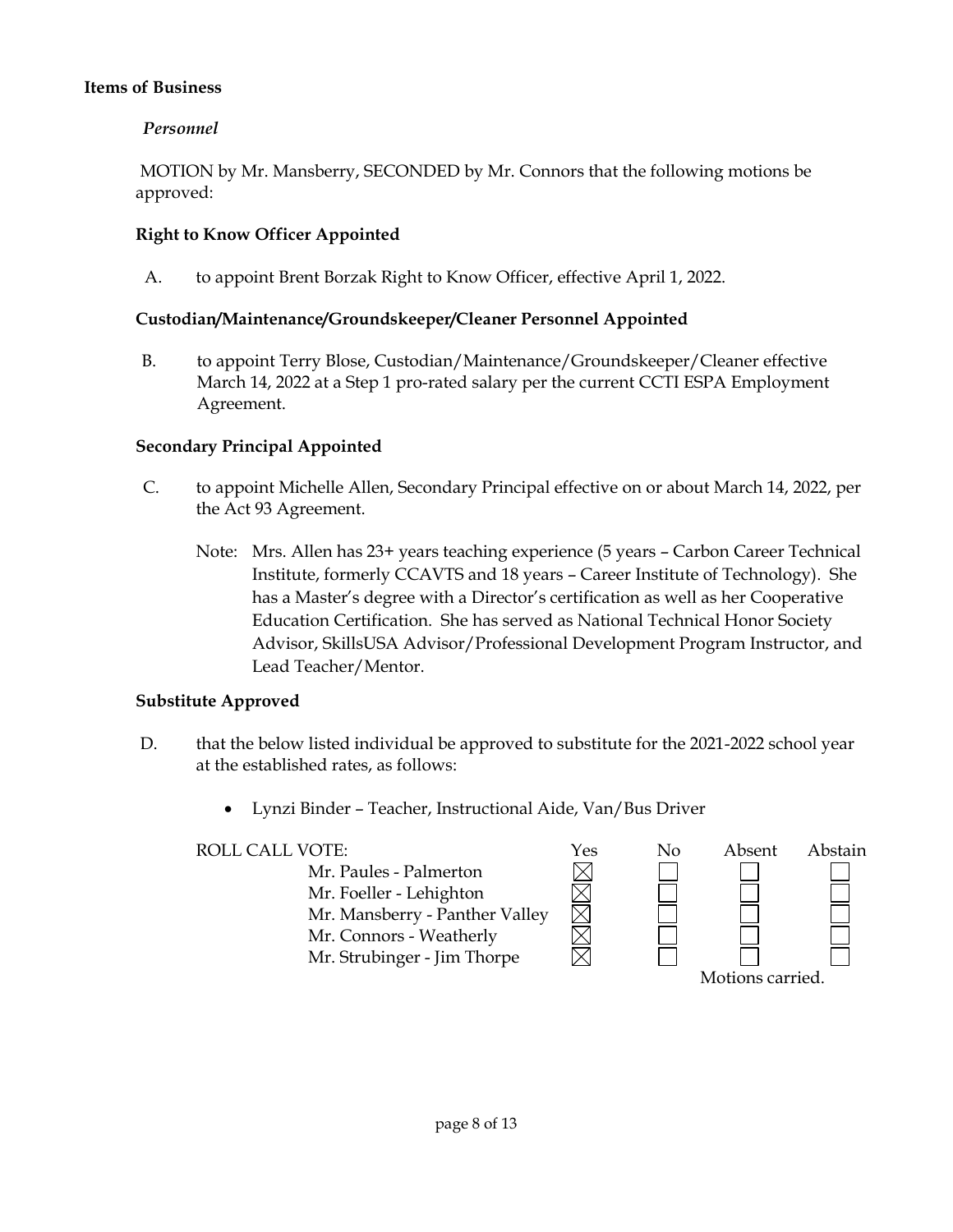## *Education*

MOTION by Mr. Mansberry, SECONDED by Mr. Foeller that the following motions be approved:

## **Competition Attendance Approved**

A. that three (3) CCTI students attend the SkillsUSA State Competition at the Pennsylvania College of Technology, Williamsport, PA March 7 & 8, 2022, chaperoned by Thomas Bartholomew, CCTI Welding Instructor and SkillsUSA Assistant Advisor and twentyfive (25) CCTI students attend the SkillsUSA State Competition at the Hershey Lodge and Convention Center, Hershey, PA April 6-8, 2022, chaperoned by Kevin Kuehner, Precision Machine Technology Instructor and SkillsUSA Advisor, Autumn Frey, Health Medical Instructional Aide and SkillsUSA Assistant Advisor, and Thomas Bartholomew, Welding Instructor and SkillsUSA Assistant Advisor at a cost not to exceed \$14,510.00 to cover registration, travel, and lodging expenses.

#### **Freshman Program Admission Requirements Set**

- B. to set the number of students who meet the 2022-2023 admissions requirements to the Freshman Program at ten (10) per sending school district with the following exceptions:
	- 1. Students who meet the admissions criteria and/or students who completed a 6th, 7th, or 8th grade Career Academy will be given priority to enter the programs.
	- 2. Freshmen who commit to enrolling in low enrolled courses exclusively, and are accepted will not count toward their districts allotment of slots. Courses will be designated to be low enrolled after applications are received.

#### **Testing Fee Contribution Approved**

- C. that CCTI contribute an amount not to exceed \$96 (total cost) toward AP exam fees for eligible students testing within the 2021-2022 school year, and that CCTI contribute an amount not to exceed \$18 per exam fee for students taking the PSAT exam within the 2022-2023 school year.
	- Note: CCTI will receive approximately \$9.00 rebate for each test with an additional \$32.00 rebate for students who qualify for free/reduced lunch.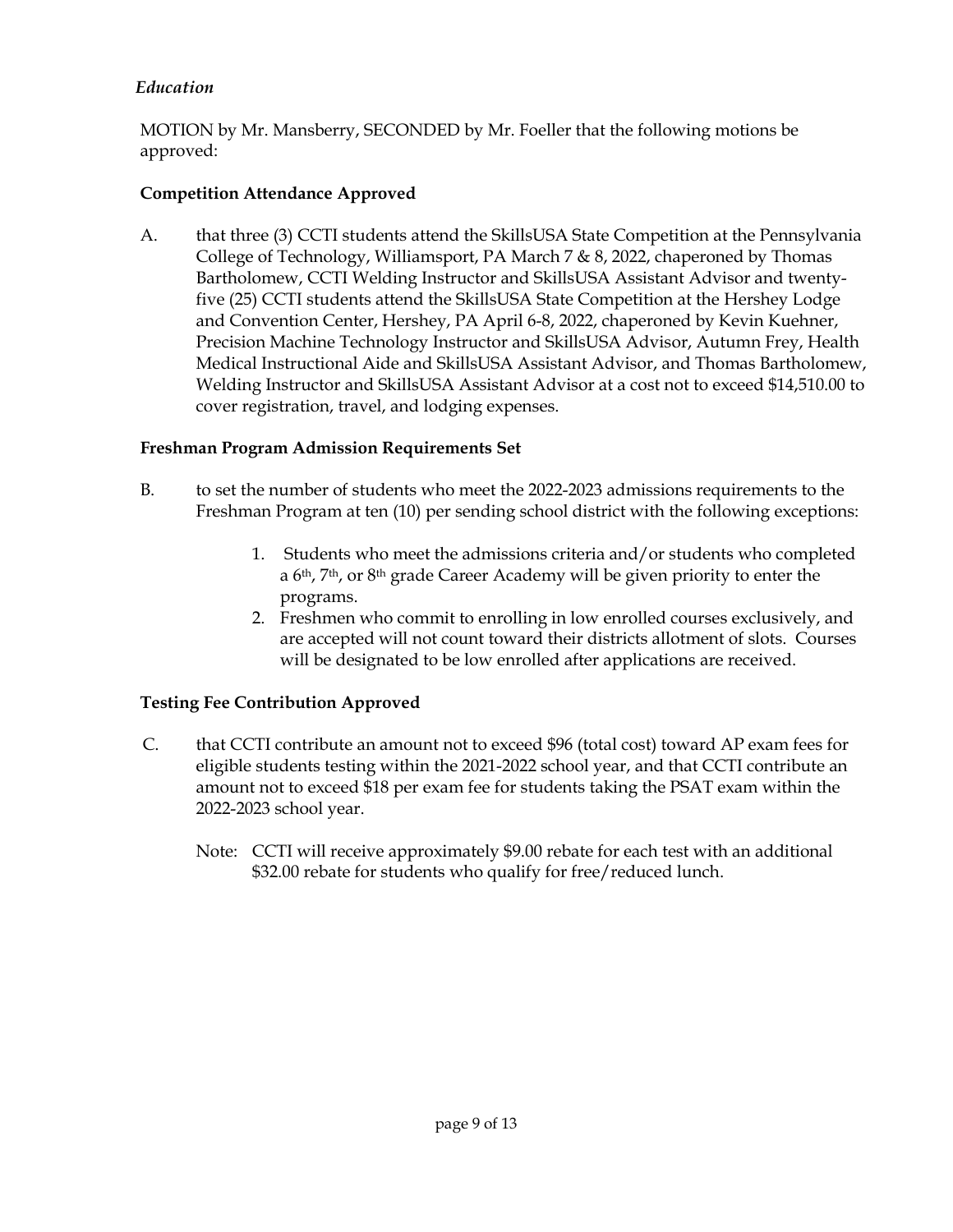#### **Homebound Instruction Approved**

D. that homebound instruction be approved for student #8101 for 5 hours per week from January 18, 2022 through February 26, 2022.

Mr. Paules - Palmerton

ROLL CALL VOTE:<br>
Mr. Paules - Palmerton<br>
Mr. Foeller - Lehighton<br>
Mr. Mansberry - Panther Valley<br>
Mr. Connors - Weatherly<br>
Mr. Strubinger - Jim Thorpe Mr. Foeller - Lehighton Mr. Mansberry - Panther Valley Mr. Connors - Weatherly Mr. Strubinger - Jim Thorpe

| No | Absent           | Abstain |
|----|------------------|---------|
|    |                  |         |
|    |                  |         |
|    |                  |         |
|    |                  |         |
|    |                  |         |
|    | Motions carried. |         |

#### *Budget & Finance*

#### **Resolutions Acknowledged**

A. MOTION by Mr. Mansberry, SECONDED by Mr. Connors to acknowledge receipt of the Resolution pertinent to the 2022-2023 Proposed Operating Budget for the Carbon Career & Technical Institute calling for receipts and expenditures in the amount of \$9,050,721 as follows:

> **Lehighton Area School District** Yes – 9, No - 0, Absent – 0, Abstentions – 0 – **Approved**

> **Palmerton Area School District** Yes – 9, No - 0, Absent – 0, Abstentions – 0 – **Approved**

**Panther Valley School District** Yes – 6, No - 0, Absent – 3, Abstentions – 0 – **Approved**

VOTE: YES - 5 NO - 0 ABSENT - 0 ABSTENTIONS - 0

Motions carried.

*Buildings & Grounds*

NONE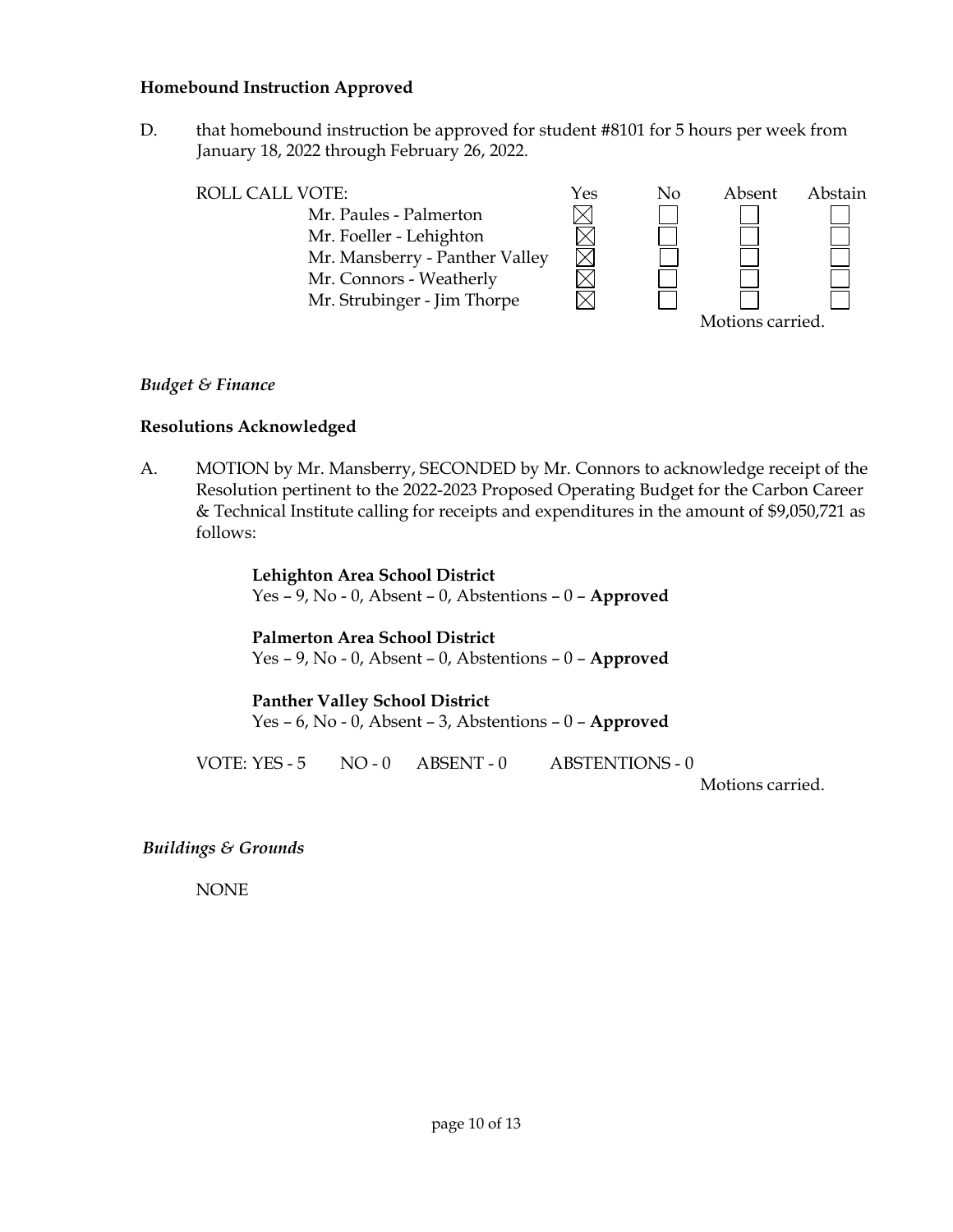## *Administrative*

MOTION by Mr. Mansberry, SECONDED by Mr. Strubinger that the following motions be approved:

## **Revised Health & Safety Plan Approved**

A. to approve the revised Health & Safety Plan, as presented.

#### **Grant Pursual Approved**

B. to approve the pursual of the Aim High Grant in collaboration with Lehigh Carbon Community College.

## **Resolution Accepted**

C. accept the Resolution authorizing the electronic signature of Brent Borzak to sign any and all contracts, agreements, grants and/or licenses with the Pennsylvania Department of Education, as presented.

## **Revised Student/Teacher Calendar Approved**

- D. to approve the revised Student/Teacher Calendar for the 2021-2022 school year, as presented.
	- Note: The ½ day originally scheduled for April 20 has been changed to a full student day and the NOCTI written exam originally scheduled for April 20 has been rescheduled to Monday, April 11, 2022.

#### **Student/Teacher Calendar Approved**

E. to approved the Student/Teacher Calendar for the 2022-2023 school year, as presented.

Mr. Paules - Palmerton Mr. Foeller - Lehighton Mr. Mansberry - Panther Valley Mr. Connors - Weatherly Mr. Strubinger - Jim Thorpe

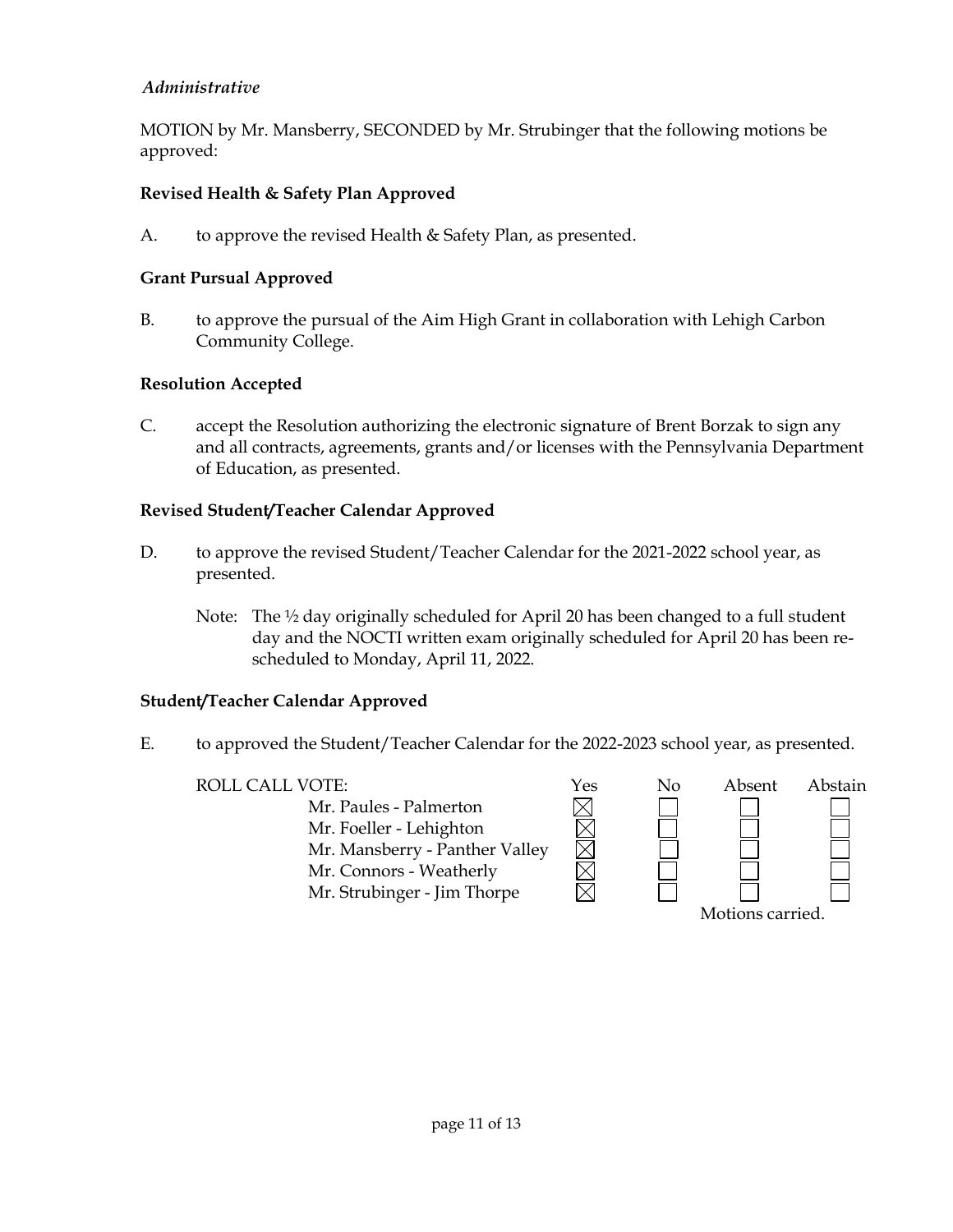#### **Reports**

#### **Foundation Report Accepted**

A. MOTION by Mr. Mansberry SECONDED by Mr. Foeller to accept the Carbon Career & Technical Institute Foundation Report, as presented.

Note: The balance in this account stands at \$969.51.

VOTE: YES - 5 NO - 0 ABSENT - 0 ABSTENTIONS - 0

Motion carried.

#### **Administrative Reports**

- A. MOTION by Mr. Mansberry, SECONDED by Mr. Foeller to accept Administrative Reports from the following:
	- a. Mr. Brent Borzak, Principal
	- b. Mrs. Christine Trovato, Facilitator of Special Education
	- c. Mrs. Francine Kluck, Adult Education Site Supervisor

| VOTE: YES - 5 | $NO - 0$ $ABSENT - 0$ | <b>ABSTENTIONS - 0</b> |
|---------------|-----------------------|------------------------|
|               |                       | Motion carried.        |

#### **Old Business**

NONE

#### **New and Miscellaneous Business**

- A. MOTION by Mr. Mansberry SECONDED by Mr. Foeller to acknowledge receipt of the conference report submitted by the below listed individuals, after attending PACTA's Pathway to Career Readiness: An Education and Workforce Development Symposium:
	- Brent Borzak, principal/Assistant to the Administrative Director
	- Christine Trovato, Facilitator of Special Education
	- Michele Klock, Cooperative Education/School Improvement Coordinator

VOTE: YES - 5 NO - 0 ABSENT - 0 ABSTENTIONS - 0

Motion carried.